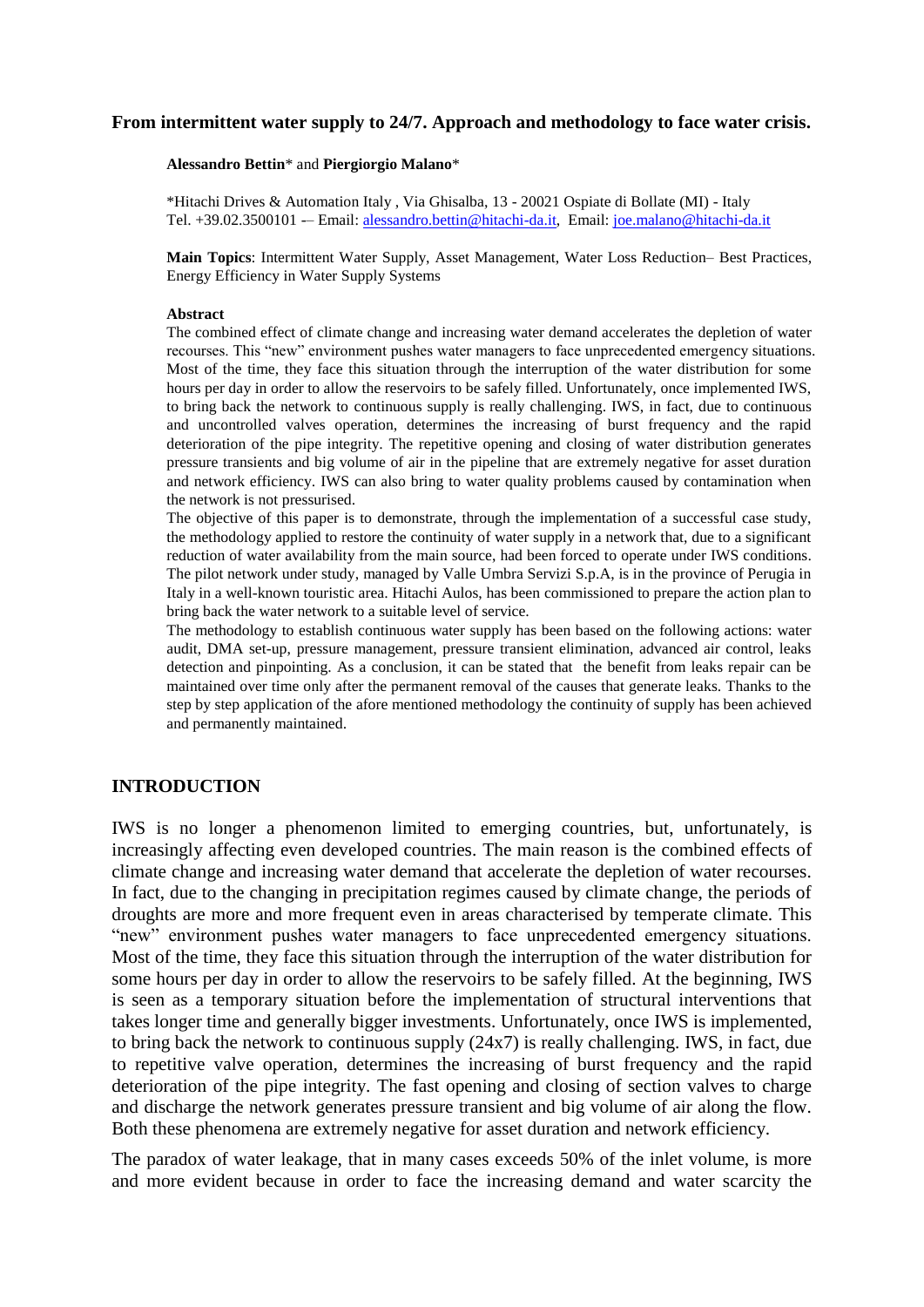traditional approach is directed to exploit new water provisions, new wells, new treatment plants without focusing on leakage reduction.

Valle Umbra Servizi SpA (VUS) is the water utility that manage water and wastewater services in several administrations in the area of Foligno, Spoleto and Valnerina in the Perugia province, in the center of Italy. VUS manages 2.910 Km of distribution network serving 152.300 inhabitants. Norcia Municipality has a resident population of around 5000 inhabitants, with a high number of tourists. The water is mainly supplied by the Capregna source located near the town. Due to modification of precipitation regimes and to the frequent occurrence of drought periods, the availability of fresh water from this source has significantly decreased, during the last years, mainly in the summer season. From an average annual flow of 45 l/s, the flow measured in 2012 was only 19 l/s. In order to meet the increasing demand above all during summer, VUS management decided to operate intermittently turning off the water overnight downstream the service reservoir.

VUS, in the context of the severe water crisis experienced in the early summer of 2012, identified the need to commission an urgent assignment for the hydraulic analysis of the water distribution system of Norcia (Perugia), in order to plan interventions aimed to guarantee an adequate level of service and to bring back the network to 24/7 supply. Hitachi Aulos has been awarded the assignment to carry out the study and to deliver a plan of interventions.

## **ACTIVITIES CARRIED OUT AND METHODS**

## **Initial Audit**

Following acquisition of the old non-updated network maps and meetings with local water operators, a clear picture of the situation has been established. In order to check the reliability of the existing map and to update the pipe database, a comprehensive survey of the network was carried out. As a result, a detailed hydraulic scheme of the network showing main connections, boundary valves, reservoirs, wells, sources and distribution area was produced. Once the hydraulic scheme was completed and the network operation understood, a water audit was performed. The inlet flow was measured and the water consumption estimated using the data from the billing department of VUS.

As can be seen from the hydraulic scheme (Figure 1), from the Capregna source an average flow of 21 l/s is delivered to a distribution tank. From the intermediate tank an average flow of 10 l/s is delivered to the Norcia Reservoir and 7 l/s to Monte Oro Reservoir. 4 l/s is distributed directly from the intermediate tank to a separated DMA with 75 users. The main reservoir is also fed by wells (Fontevena) with an average flow of 9 l/s. The total distributed flow is therefore 34 l/s (including 1.5 l/s from a well plus 1.5 l/s from another well for the industrial area district). The initial water balance highlighted that the NRW was around 22 l/s (64% of the System Input Volume).

In order to allow the Norcia Reservoir to be filled in the early morning before the peak consumption, 2 outlets pipes (DN150 and DN200) from the reservoir were usually closed overnight. This kind of operation was generating continuous complaints from customers dealing with "dirty water" due to pipe sediment removal and transport. In some cases the sediment was even generating clogging of meters. Many customers were also complaining for high quantity of pressurized air exiting from their taps and generating vibration to their plumbing system mainly during the morning after the opening of the distribution valves downstream of the storage reservoirs.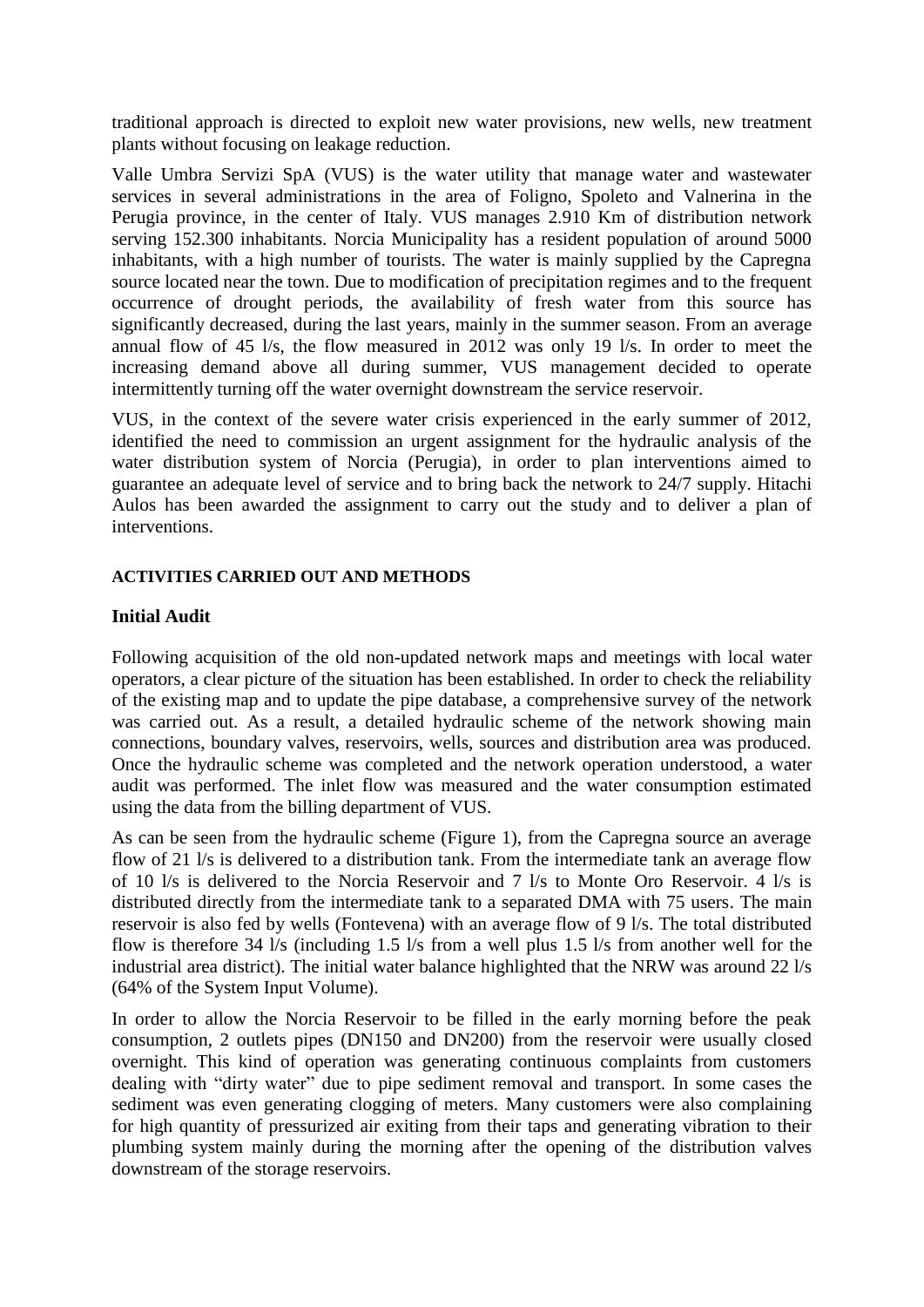

Figure 1 – The hydraulic scheme of Norcia water network. From source and wells to reservoirs and distribution. Highlighted in red the boundary valves that were closed to isolate 3 DMAs.

VUS reported frequent pipe bursts and a high level of water loss that was difficult to locate. The continuous operation of valves to open/close the water supply in a context characterized by uncontrolled pressure, is the best environment for the increase of pipe breaks and of the frequency of bursts. Moreover in such a contest the sole repair of leaks is not worthwhile. In fact, after the intervention, leakage generally returns back to the initial level in a short time due to the high leakage rate or rise typical of such cases.

The measurement of real losses has been obtained by analyzing the Minimum Night Flow (MNF) after assuring that the valves at the outlet of the reservoirs were open. Real losses, equal to 19 l/s, has been measures as the difference between MNF and legitimate night consumption.

### **Air and pressure transients control**

Uncontrolled air in the network, typically present in conditions of IWS, determines several problems such as: high pressure surge, vacuum conditions, reduced cross flow, higher corrosion for metal pipes and parts, lower pumping efficiency, higher energy losses, inaccuracies in flow measurement, cavitation.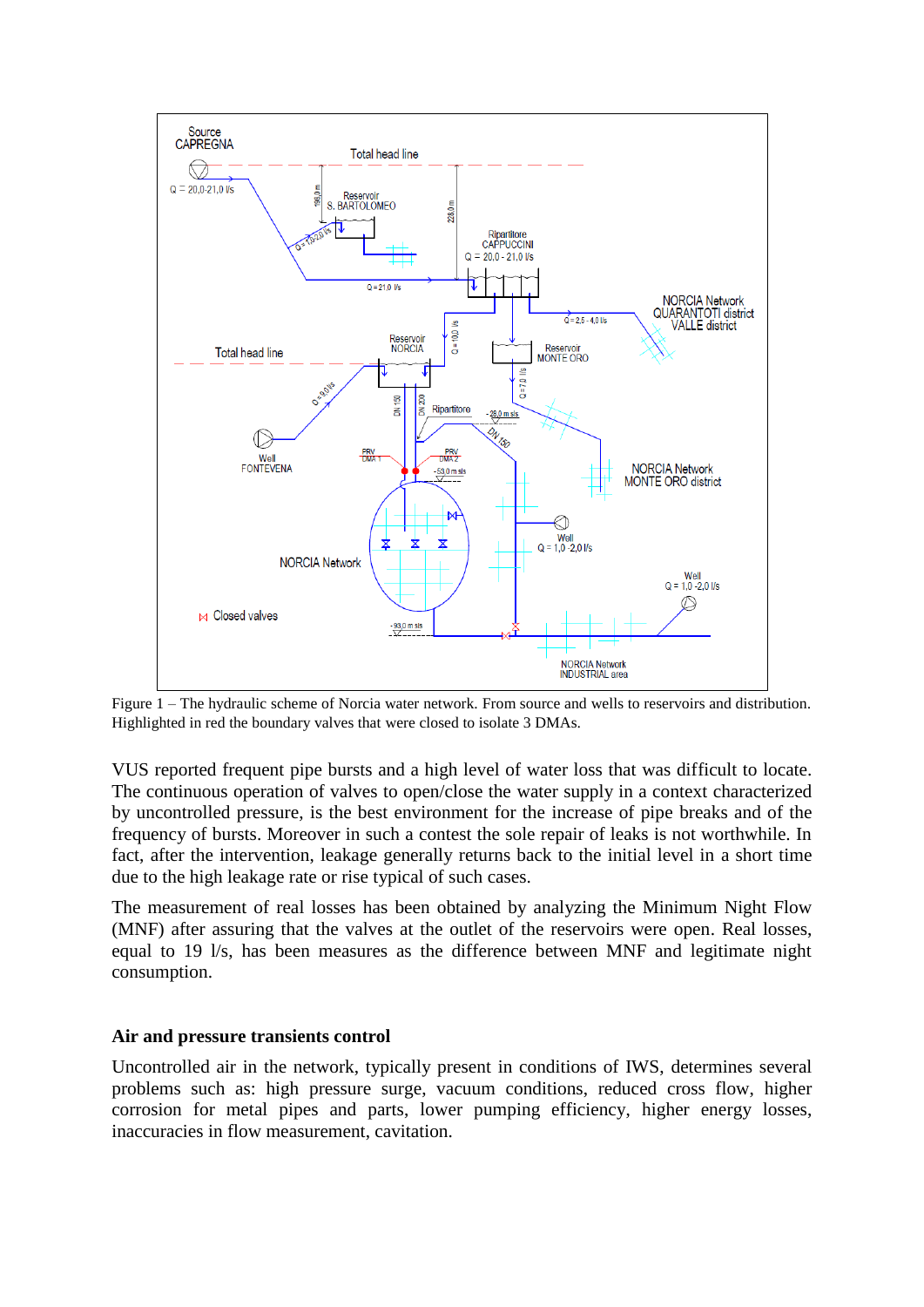

Figure 2 – Air pockets in piped systems reduces pump efficiency increasing energy consumption. As can be seen, pump head is higher with air inside the pipe (red line).

Due to the presence of air in the distribution pipes it was initially difficult to obtain a reliable measurement of the flow at the outlet of the reservoir. The measurement of pressure transient using special dataloggers with a recording time step of 5/100" highlighted the presence of pressure transients along the network. Negative pressure has been measured at one main hydraulic node, named "Ripartitore", located downstream the reservoir at -28 m from the static piezometric line, in the DN 200 feeding the lower area. As can be seen from the picture below, the negative pressure (related to atmospheric pressure) is equal to -7m. In parallel with negative pressure, due to pressure transient, negative flow was also recorded from the lower node (located at -93 m from the piezometric line) to the reservoir. This situation, probably exacerbated by the uncontrolled opening/closing of the reservoir outlet, was resulting in continuous water hammer highly detrimental to the integrity of the system and eventually responsible for the progressive increase of the number of bursts and pipe collapses.

In order to limit the detrimental effect due to the air in the pipe network and to reduce at the same time pressure transient an air control valve has been installed at the critical node named ("Ripartitore"). The valve has a threefold function: air venting, evacuation of large volumes of air and allowance of air into the pipe to avoid negative pressure.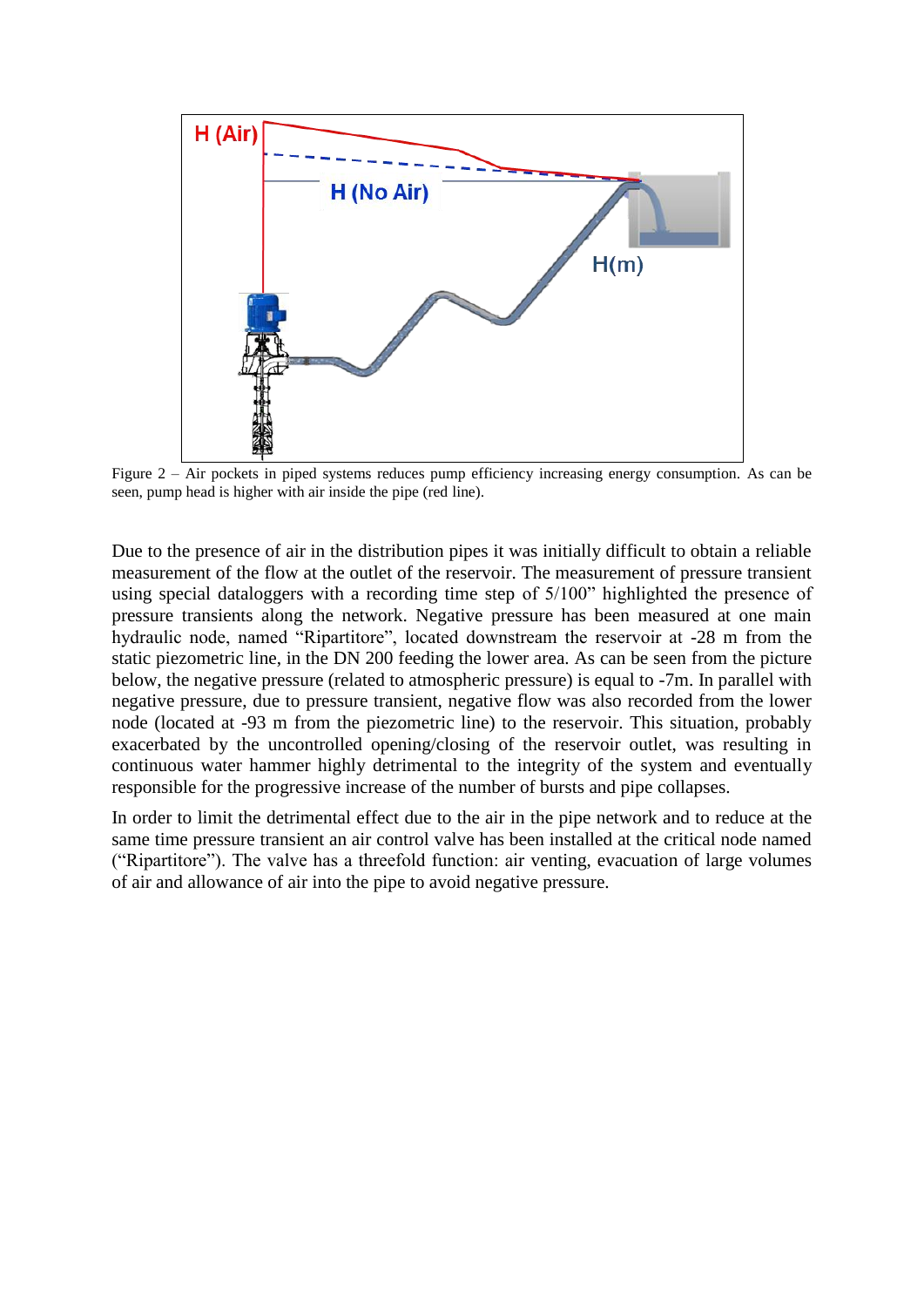

Figure 3 – Measurement of pressure transient at the node "Ripartitore". The negative pressure highlights the presence of an air pocket subject to compression decompression phenomena. Large quantities of air probably affect even the direction of flow that has been measured negative in the pipe exiting the reservoir, (i.e. flow from downstream to upstream).

#### **DMA setup, pressure management and leakage detection**

Once the initial audit was carried out, the main effort was directed to the optimization of the network in view of the permanent leakage reduction. To achieve this important result, a direct action aimed at the neutralization of the causes generating pipe burst has been implemented.

The first step was the design of 3 permanent DMA in order to allow optimal pressure management and leakage control. The design was initially carried out on the map and then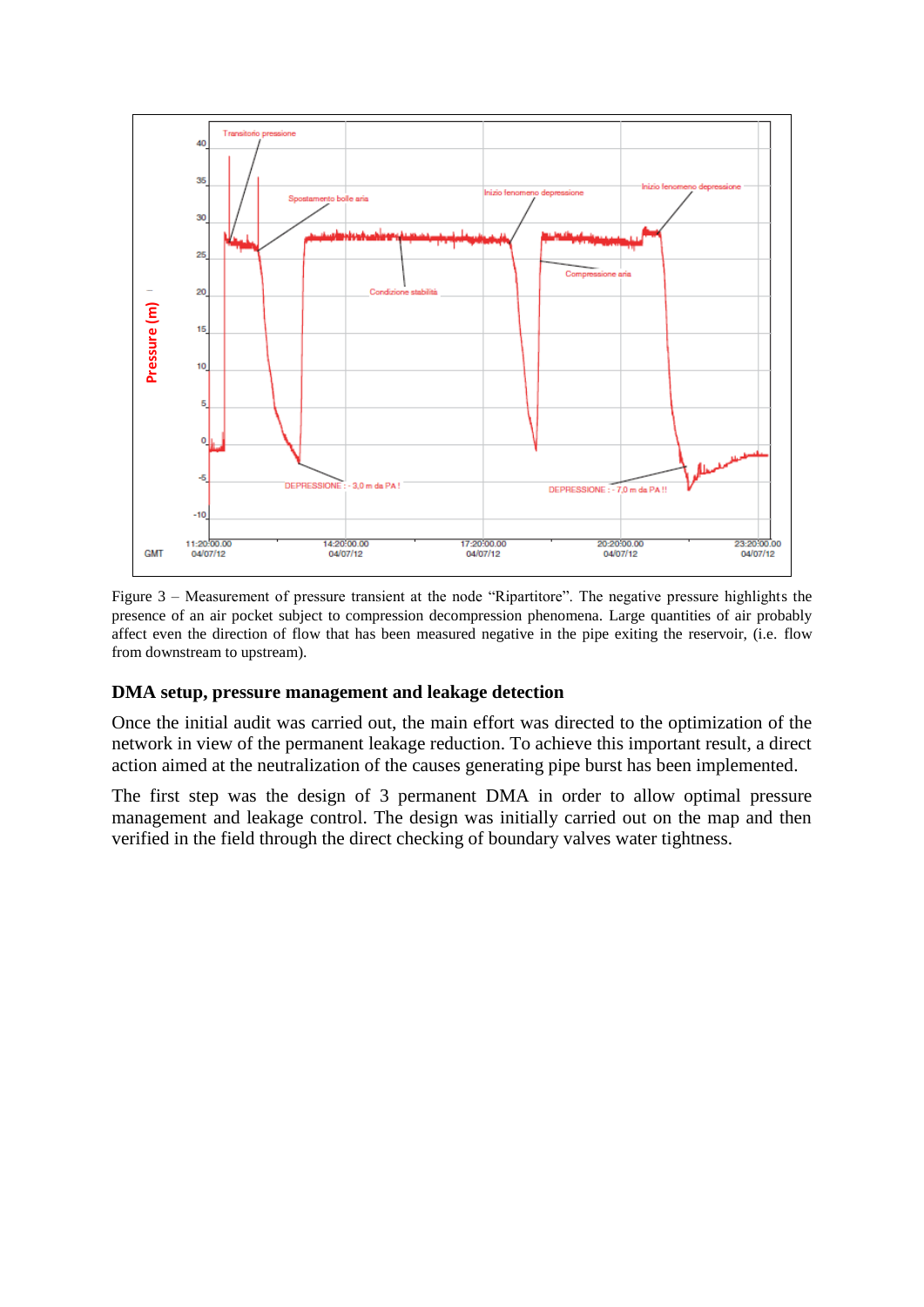

Figure 4 - Initial flow at the inlet of DMA 1 (DN 150) before intervention.

The second step was characterized by the detailed study of pressure control. Field measurements showed high and unnecessary pressure particularly overnight. It was therefore decided to installed 2 Pressure Reducing Valves (PRVs) at the inlet of each of the two DMAs fed by the Norcia Reservoir (see figure 1). The PRVs selected are equipped with double pilot in order to allow two different settings, day and night with the night pressure set-point lower than the daytime.



Figure 5 - Pressure available downstream the PRV installed at the inlet of DMA1 (ground elevation equal to -53 m from reservoir maximum water level).

Once the PRVs were installed, leakage detection was carried out starting with the execution of step test to identify most critical areas. Leaks were then been pinpointed using acoustic equipment such as ground microphones and correlators. A total of 20 leaks were located and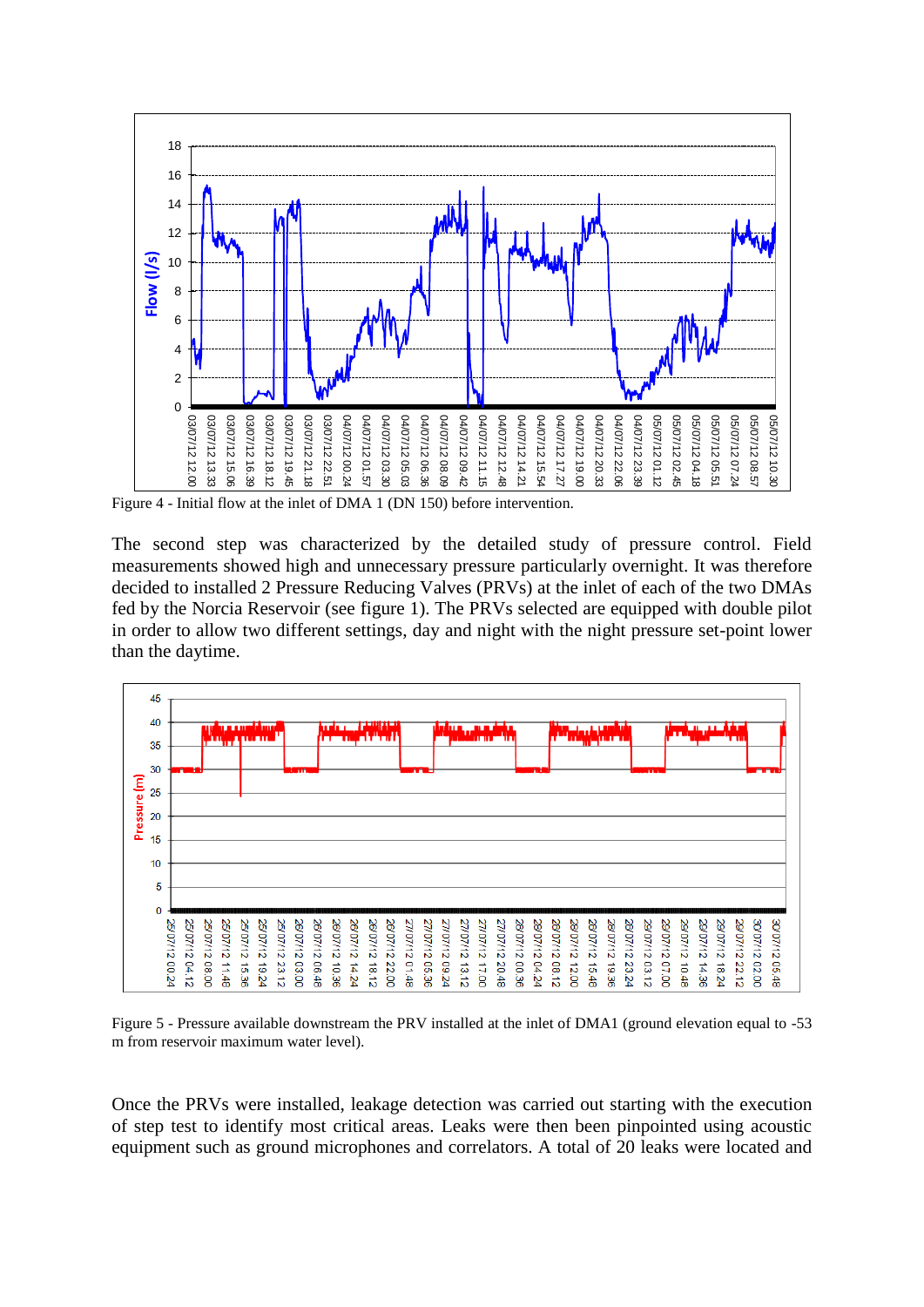

fixed. In some challenging cases, mainly characterized by low pressure, leaks were pinpointed using tracer gas technology with a blend of Hydrogen and Nitrogen.

Figure 6 - Flow at the inlet of DMA 1 after installation of PRV. MNF has dropped to 6 l/s from 10 l/s.



Figure 7 – Typical installation of a PRV.

After installation of PRV, to further optimize network performance, a suitable number of air valves were installed in critical points of the network.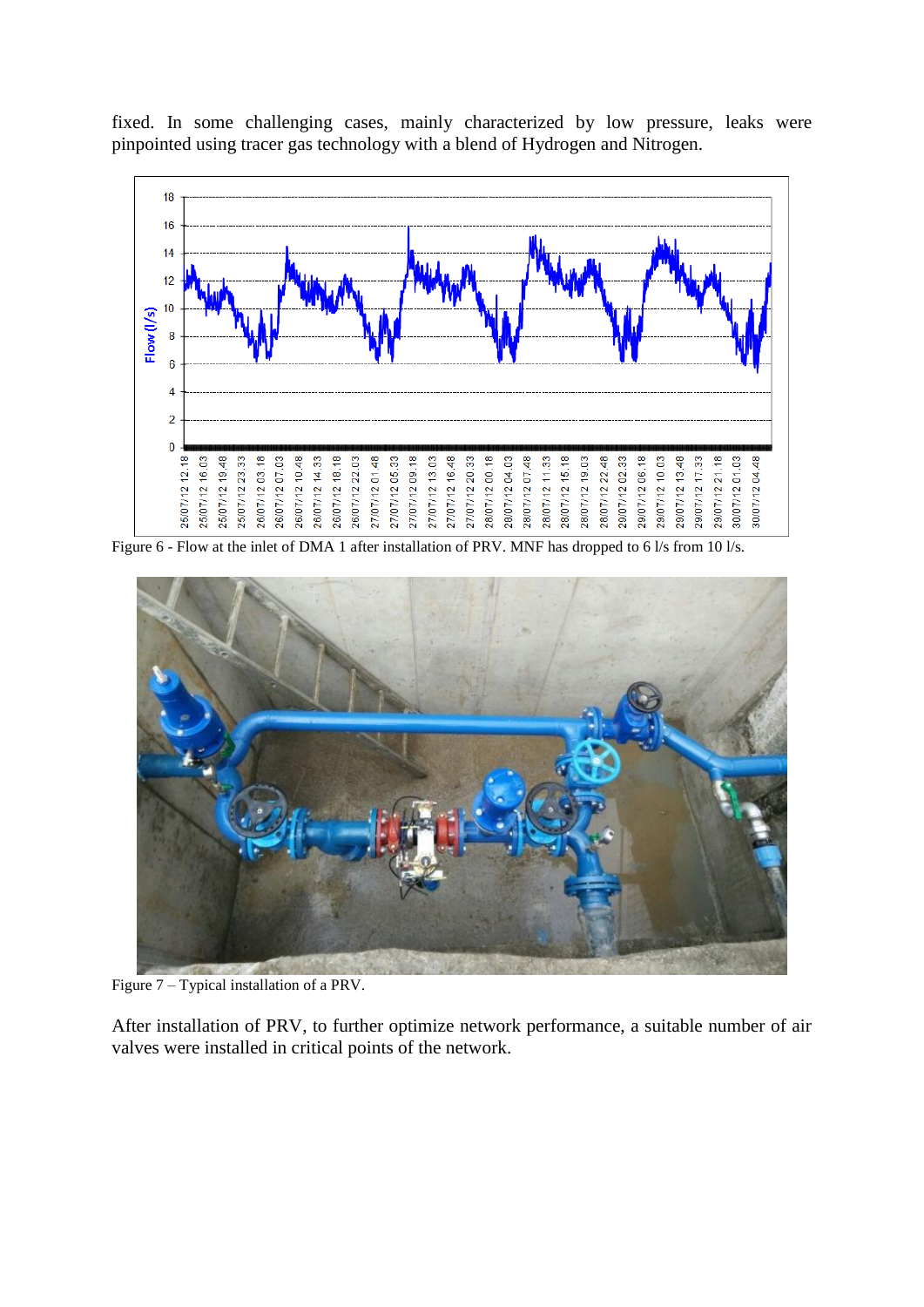# **RESULTS - TRANSITIONING FROM IWS TO 24X7**

The methodology followed to obtain the continuity of supply has been based on the following approach: measurement of initial hydraulic conditions, analysis, set-up of intervention, maintenance of achieved results.

The first step of the intervention has been directed to eliminate air pockets that were affecting the network performance. The installation of a suitable air valve in the right position downstream the reservoir near the "Partitore" has solved the big part of the problem. Secondly a good improvement was achieved from pressure management. To this end separate pressure areas were created and PRVs installed.

Once the network has been put under suitable operation conditions, leak detection has been carried out focusing on the most critical sub districts. Following this process, 24x7 was gradually achieved. At the end of operations and installation, the guideline for the telemetry system of pressure and flow integrated with reservoirs level has been provided to the water company. The operation procedures to maintain over time the achieved results have also been delivered. Thanks to the intervention carried out and the willingness of the water managers to follow these simple but effective rules, today the network is still delivering water 24x7 even during the summer peaks and drought periods.

# **CONCLUSIONS**

The main effort in any NRW study should be focused on the permanent elimination of the causes that contribute to generate new leaks and pipe breaks. A network affected by intermittent supply is generally stressed by the repetitive and uncontrolled opening and closing of the section valves. Generally this action is done manually and too fast resulting in dangerous pressure transients.



Figure 8 - Flow Chart to bring the network from Intermittent Water Supply (IWS) to continuous supply (24/7).

Based on the lesson learnt in the present case study and from the results obtained in other projects carried out by Hitachi Aulos, a methodology to bring the network from IWS to continuous supply has been achieved. As reported in Figure 8, first of all it's necessary to